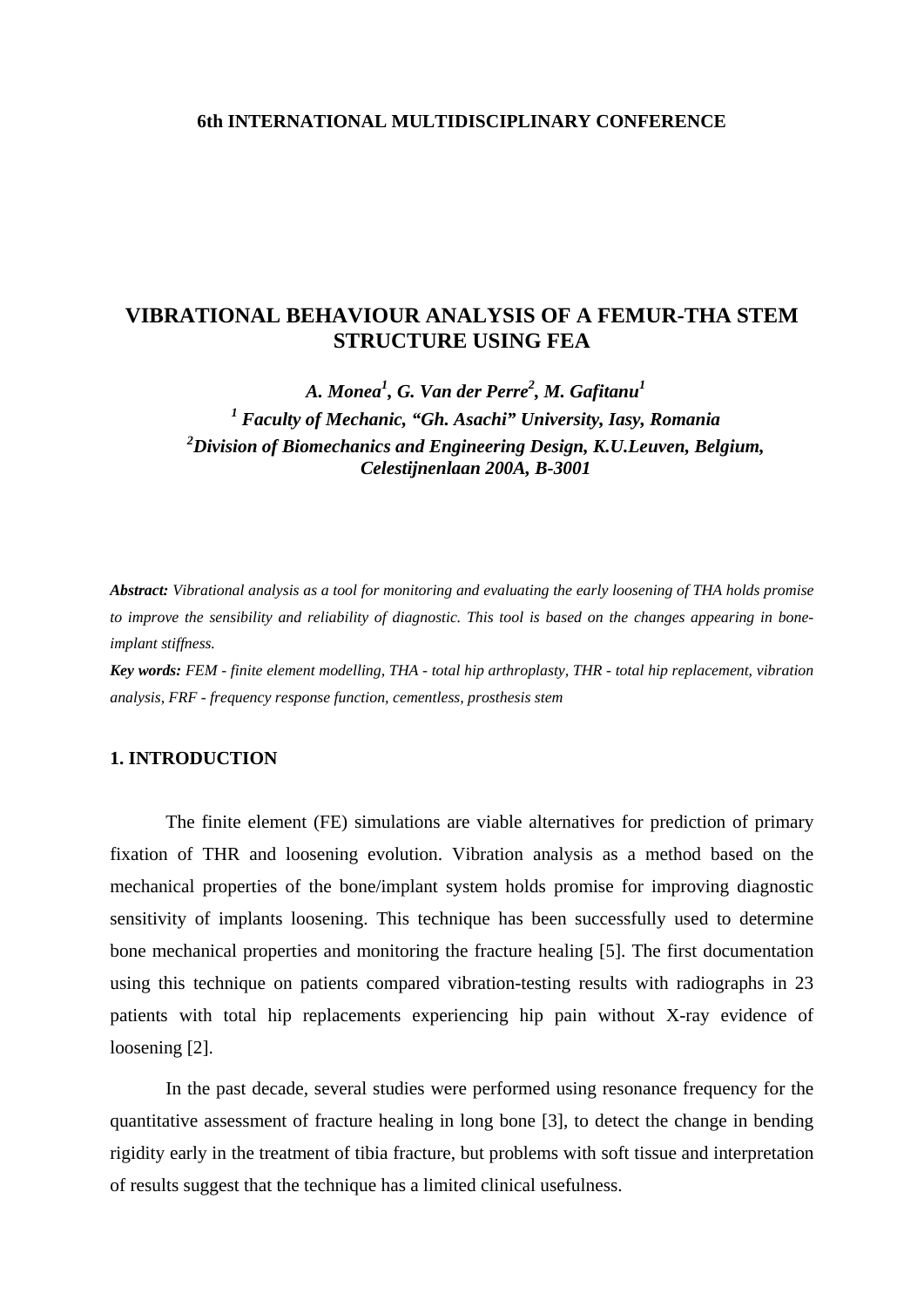The successful outcome of total hip arthroplasty (THA) requires not only good initial fixation, but that this fixation is maintained in the long term. The initial fixation is obtained by interlock of the polymethymethacrylate (PMMA) into the surrounding cancellous bone; this bond may be partially or completely lost through the development of a fibrous tissue layer at the bone–cement interface, and subsequently lead to aseptic loosening. The formation of the tissue is associated with many causes, such as wear debris, bone necrosis, bone resorption due to stress shielding, implant motion. While long-term THA failure may be due to a combination of these causes, the transfer of loads from the stem to the bone is dependent on the interface conditions.

Finite element methods have been previously employed to study the mechanical consequences of a fibrous tissue layer on the load transfer characteristics of both cemented and cementless joint replacements. Such computer simulations have been recommended [4, 6], where it was previously found to be difficult to model experimentally the condition of a fibrous tissue layer. Brown et al. (1988) [1] in a three-dimensional finite element analysis of a cemented replacement with a compliant layer reported a general increase in stress levels for the proximo–lateral cancellous bone, with a decrease in the proximo–medial cancellous bone. There were also increases in the bending moment transmitted through the prosthesis and the cement mantle, especially around the mid-stem. Weinans et al. (1990) [7], using a twodimensional FE model, investigated various soft tissue models (linear and non-linear). They observed that a non-linear model is important where relative displacements between implant and bone are to be evaluated.

Nevertheless, in the orthopaedic area there seems to be ongoing interest in the application of this rather simple testing technique. Since in vivo signals reflect information arising from a variety of sources such as articular cartilage, ligaments, tendons, muscle, joint capsules, bone, and prosthesis a computational virtual study is the only means to isolate and define responses capable of arising from a single factor; for instance, the failure of a femoral stem and cement interface.

#### **2. THE FE ANALYSIS FOR CEMENTLESS FEMUR-ABG PROSTHESIS SYSTEM**

 The model was made starting from CT images obtained in laboratory and using two computational programs from Materialise Software package, Mimics 8.0 and Magics 9.0, for both parts the assembly, the femur and the ABG - prosthesis. These two parts were assembled; the prosthesis was fixed in the proper position inside the femur. After this, the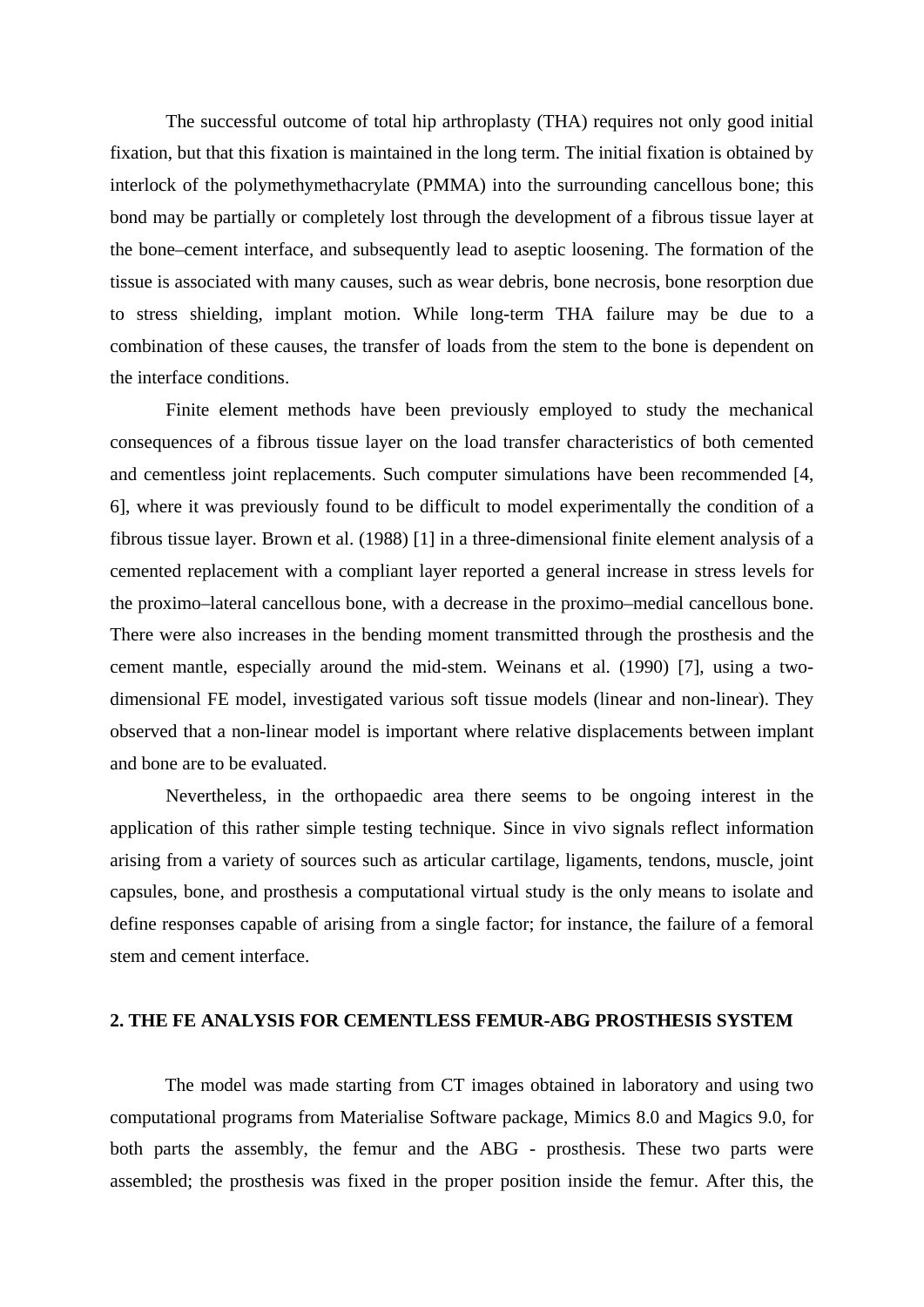cutting procedure has been applied to the femur in a surgical way and every part of the model has been separately remeshed. Then, the model was exported in  $\langle STL/ACSII \rangle$  format in Patran where surface mesh was checked for avoiding errors. Modal analysis was made using MENTAT, a computational program of the MARC system.



This model was modified for simulation of increasing stages of loosening by application of a layer of fibrous tissue at the bone-prosthesis interface, simulating an instable interface between bone and prosthesis. The fibrous tissue thickness was between 1-3 tetrahedral elements.

 The layer of fibrous tissue was modelled in MENTAT in three parts (proximal - Gruen zones 1 and 7, medial - Gruen zones 2 and 6, and distal - Gruen zones 3, 4 and 5). For each combination of those three parts of fibrous tissue the corresponding stages of loosening were simulated, starting from a good fixation (meaning that no fibrous tissue is present at the interface bone-prosthesis) and ending with the stage of severe loosening (meaning that the entire layer from the interface have properties of fibrous tissue, corresponding to a very instable interface). After the fibrous tissue was modelled, the rest of the assembly, meaning the femur and the prosthesis, was imported in MENTAT as <dat> files, one by one.

| <b>Material</b>        | Young modulus (MPa) | Density $(kg/mm^3)$ | Poisson ratio |  |
|------------------------|---------------------|---------------------|---------------|--|
| <b>Femur</b> (bone)    | 17000               | 1.70e-009           |               |  |
| <b>Fibrous tissue</b>  |                     | $0.42e-009$         | 0.15          |  |
| $\mathbf{ABG}$ (Co-Cr) | 250000              | 2.50e-009           |               |  |

**Table 1: Materials properties for the femur-prosthesis assembly** 

The material properties (table 1) needed for starting a vibrational modal analysis are Young modulus, Poisson ratio, and the mass density, and were taken from literature. For the fibrous tissue, the material properties are those of the callus tissue at four weeks after the fracture happened. This layer is presumed to induce the loosening process by stopping the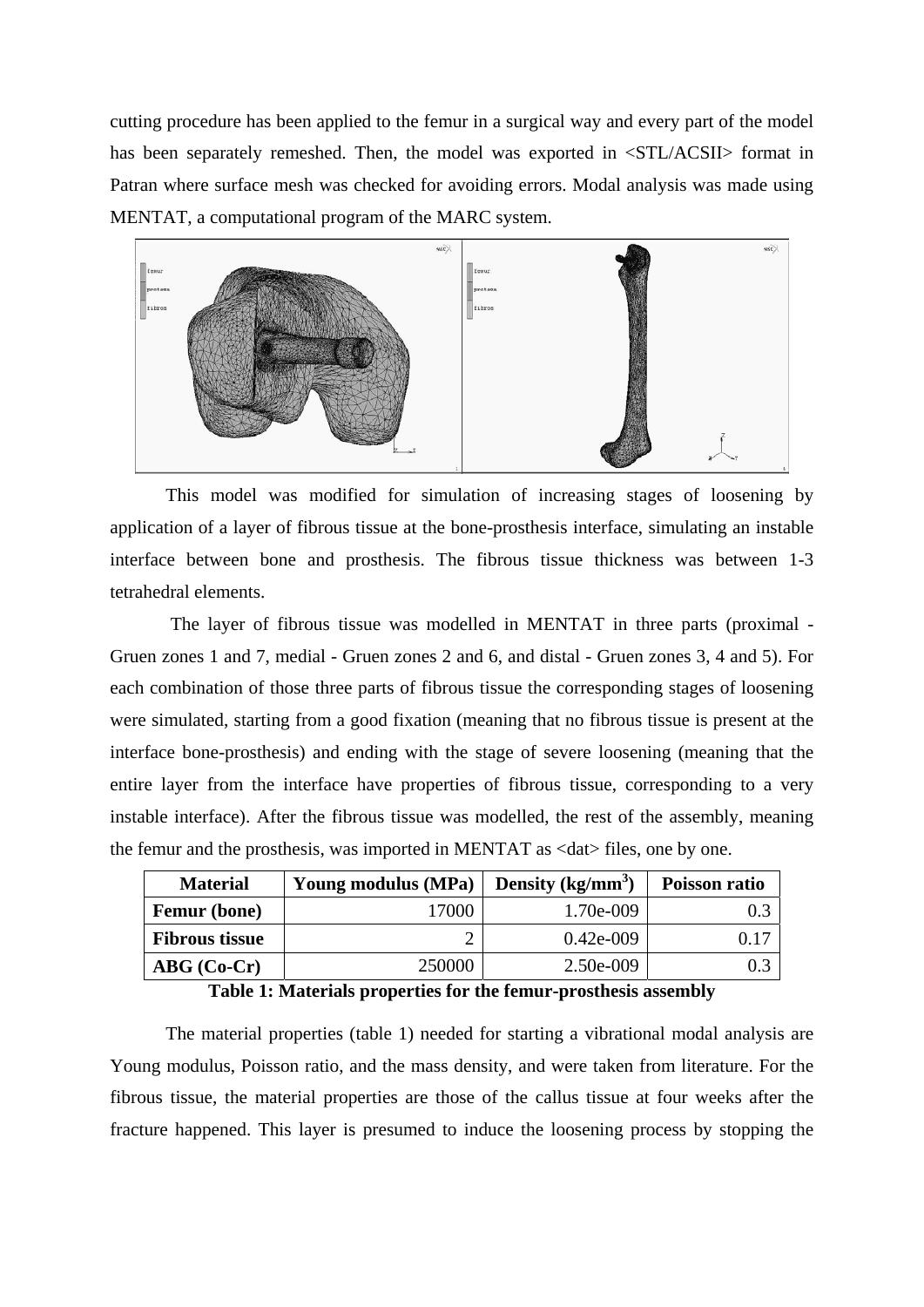osseointegration process. The cancellous bone forms this fibrous tissue layer in the healing phase, after the surgical intervention.

# **3. RESULTS**

In FE work, the increase in resonance frequency shift with increasing complexity of the mode shape of the femur/prosthesis system was observed. Also, the most sensitive frequency band for observing defects in the femur/prosthesis connection is above 2500 Hz.

In the table 2 are presented the frequencies of the first seventh bending modes of a femur-prosthesis assembly, in four different stages of fixation: well fixed corresponding to the absence of fibrous tissue, early loosening corresponding to the proximal presence of fibrous tissue (Gruen zones 1 and 7), advanced loosening corresponding to the presence of fibrous tissue in proximal and also in medial position (Gruen zones 1, 2, 6 and 7) and severe loosening corresponding to the situation that at the interface, all the prosthesis stem is surrounded by fibrous tissue.

| incr. |       |       | ino fibrous proximal proximal-medial all fibrous bending mode $A$ - $B$ $A$ - $C$ $A$ - $D$ |       |   |  |    |
|-------|-------|-------|---------------------------------------------------------------------------------------------|-------|---|--|----|
|       | 312.2 | 312.2 | 312.1                                                                                       | 312.1 |   |  |    |
|       | 984.2 | 984.2 | 983.9                                                                                       | 983.8 |   |  |    |
|       | 2010  | 2009  | 2009                                                                                        | 2009  |   |  |    |
|       | 3401  | 3397  | 3396                                                                                        | 3395  |   |  | 61 |
|       | 4845  | 4826  | 4823                                                                                        | 4820  |   |  | 25 |
|       | 6252  | 6233  | 6221                                                                                        | 6215  | O |  | 37 |
| Q     |       | 7693  | 7690                                                                                        | 7686  |   |  | 29 |

**Table 2: The frequencies of the first seven bending modes of femur - ABG prosthesis assembly** 

In the figure are presented the differences between resonance frequencies of the first seven bending modes (only in frontal plane).



**Figure 2: Shifts of the resonance frequencies of the Sawbone/ABG system between different stages of fixation, plotted for increasing complexity of the mode shapes**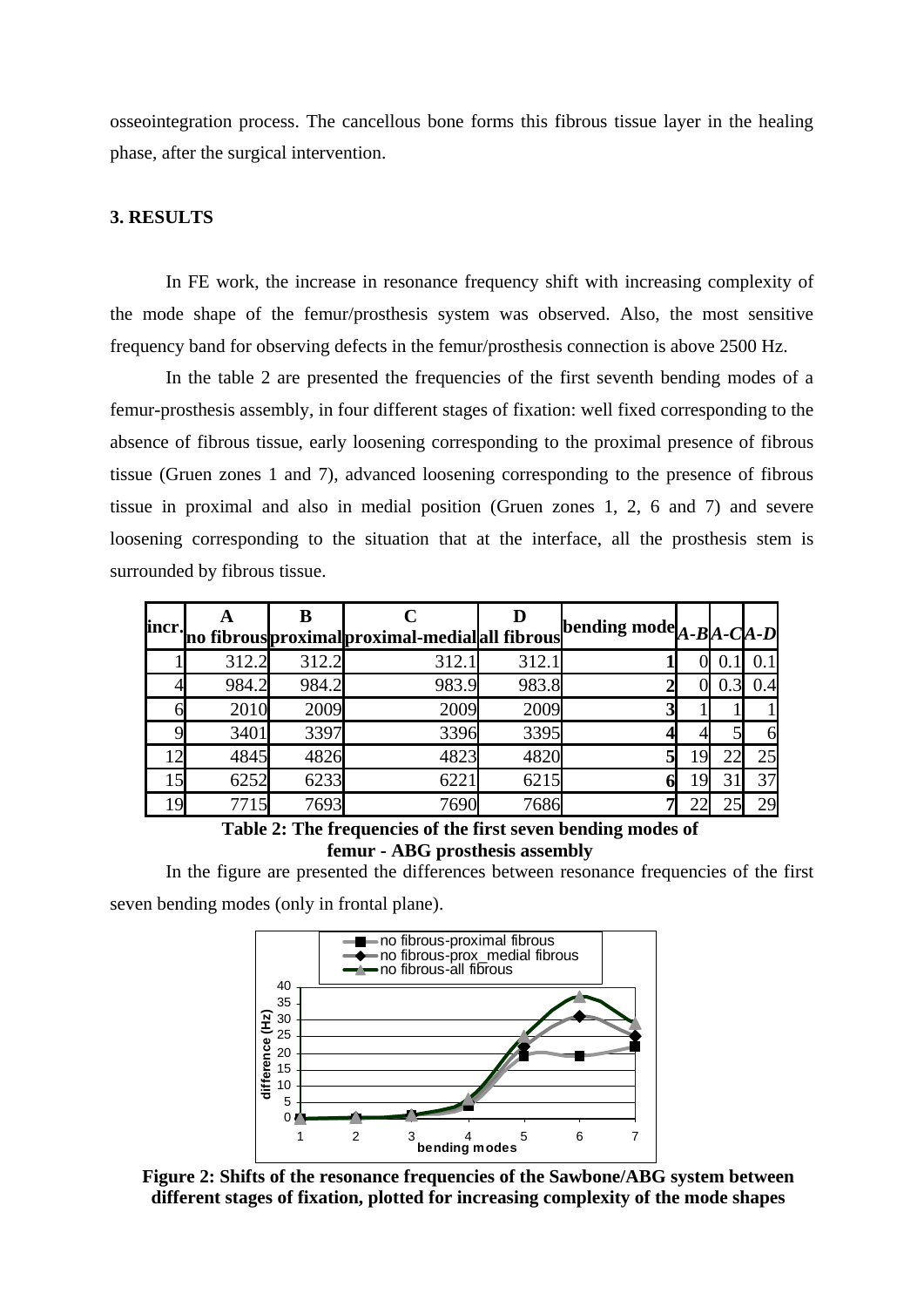The resonance frequencies of the mode shapes of an intact Sawbone are affected by the insertion of prosthesis. The shifts in resonance frequency increase with increasing complexity of the mode shape. In the frequency range of the lower vibration modes (up to the second bending mode, below 1000 Hz) the change in resonance frequency is below 1 Hz. The first bending mode of the femur is hardly affected by the presence of the prosthesis. The effect of the prosthesis on this mode shape is mainly to increase the mass of the system, but the stiffness is hardly affected since the deformation of the proximal part of the femur is very small in the single bending mode. Only severe loosening will be detectable when the first bending mode of the femur is excited: in this case the connection between the prosthesis and the bone is too weak to allow the prosthesis to participate in the deformation of the femur and a rattling phenomenon will occur. The system then behaves in a strongly non-linear way and the interpretation of the shifts in FRF peaks is no longer valid.

### **4. CONCLUSIONS AND FUTURE WORK**

 Aseptic loosening is the most important cause of late failure in THR. The kinetics of loosening is different for cemented and cementless implants. In the case of cementless implants only a fraction of the stem surface comes in contact with fully mineralized bone. The rest of the implant surface contacts different types of tissue, all with very limited load-bearing capabilities. The initial soft tissue interface may appear at the operation time or later because of multiple causes. Depending on its extension and location, the presence of soft tissue interface may reduce the stability of the stem allowing large bone implant micro-movements to be induced by daily physiological loads. Larger micromovements increase the extensions of the soft tissue interface, which further increases the micromotion, in a vicious loop that drives to the macroscopic loosening of the cementless stem. A more appropriate issue is the minimum extension of the soft tissue interface required to initiate the failure scenario described above. The future step is to build a model of a cementless femur-prosthesis assembly and to investigate another variable that can influence the loosening process, like the thickness of the fibrous tissue, location and extension of the non-bearing regions and of osseointegration regions. Also, a model for the femur and custommade prosthesis assembly is required. A better understanding of the loosening process and of the fibrous tissue appearance is necessary for creating a valid model, similar with the reality.